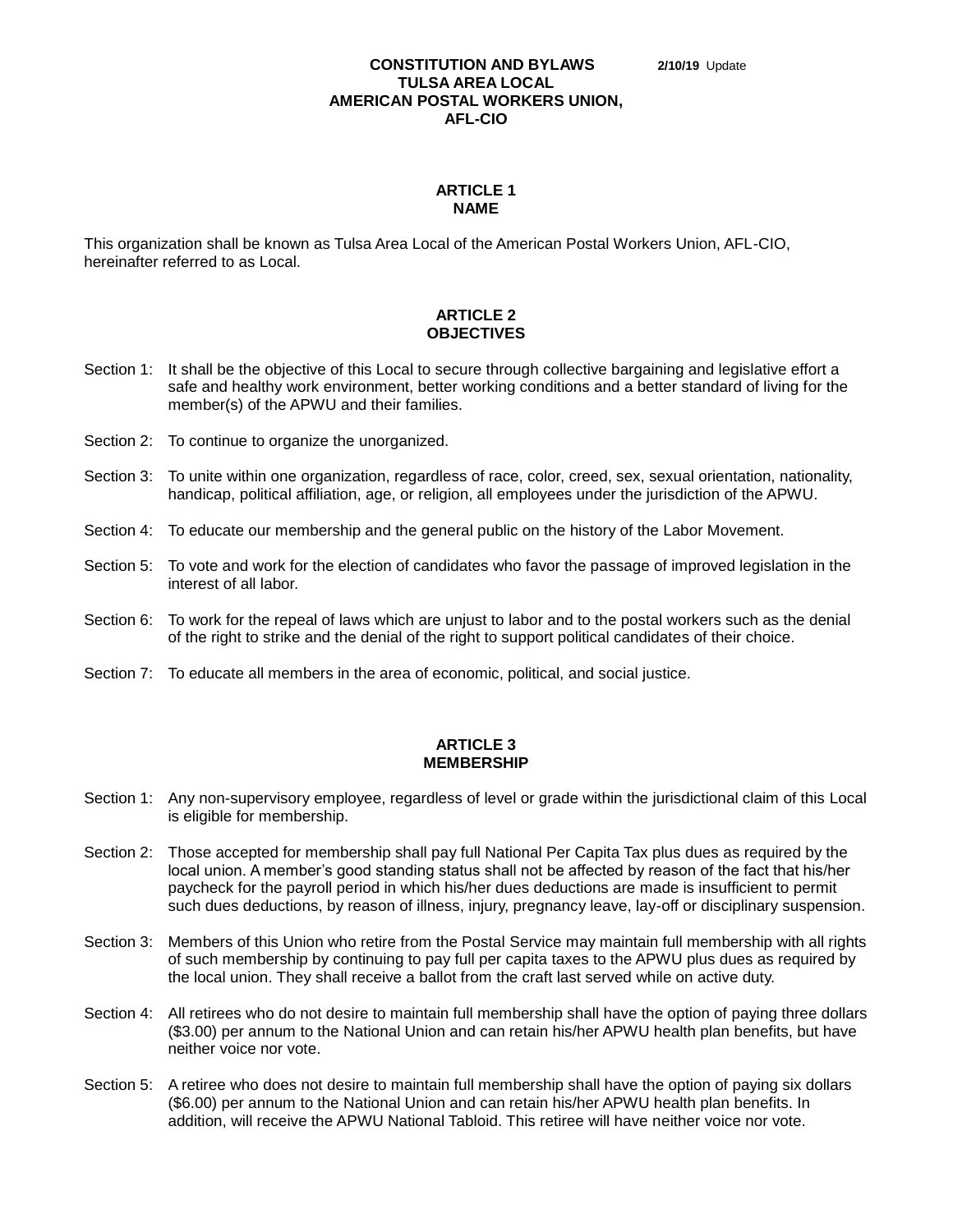- Section 6: A retiree has the option of paying three dollars (\$3.00) per month or thirty-six (\$36.00) per annum, is entitled to membership in the APWU Retirees Department. This member can retain his/her APWU health plan benefits and receive additional benefits through the Voluntary Benefits Plan, but has neither voice nor vote.
- Section 7: Federal classified employees and members who have been promoted to positions exercising supervisory authority (if authorized by the Local) may be accepted as associate members for APWU Health Plan participation only. They shall pay thirty-five dollars (\$35.00) per annum to the national union for this privilege, five dollars of which shall go to the Local in the area where the federalclassified employee is employed. They shall have neither voice nor vote in the Local.

## **ARTICLE 4 REVENUES**

 Section 1: The revenues of this Local shall be derived from the dues of each member per pay period. Member dues shall be withheld in accordance to Article 16, Section 2(a) of the APWU National Constitution and Bylaws.

## **ARTICLE 5 EXECUTIVE BOARD**

- Section 1: The Executive Board shall consist of:
	- A. President/Delegate to national and state conventions
	- B. Executive Vice President
	- C. Secretary/Treasurer
	- D. Division Directors
		- 1. Clerk Division
		- 2. Maintenance
		- 3. Motor Vehicle
	- E. Communications/Legislative Director
- Section 2: The Executive Board shall meet prior to each general membership meeting, and as scheduled by the President. An emergency Executive Board meeting may be called by a minimum of four (4) members of the Executive Board.
- Section 3: The Chief Steward of any associate office may be an advisory member of the executive board with voice, but no vote.
- Section 4: The Executive Board, plus one (1) Rank & File member (selected by the President) shall prepare for presentation and approval of the membership at the first meeting of each year a BUDGET for that year.
- Section 5: The Executive Board may approve expenses up to \$200.00 between membership meetings. Any expenditure above the specified amount must be approved through a special or general membership meeting.

## **ARTICLE 6 DUTIES OF OFFICERS**

Section 1: President/Delegate to national and state conventions

A. The President shall be Chief Spokesperson for all union affairs and official positions of the Local shall supervise all activities of the Local.

B. It shall be the duty of the President to be the chief spokesperson at local negotiations.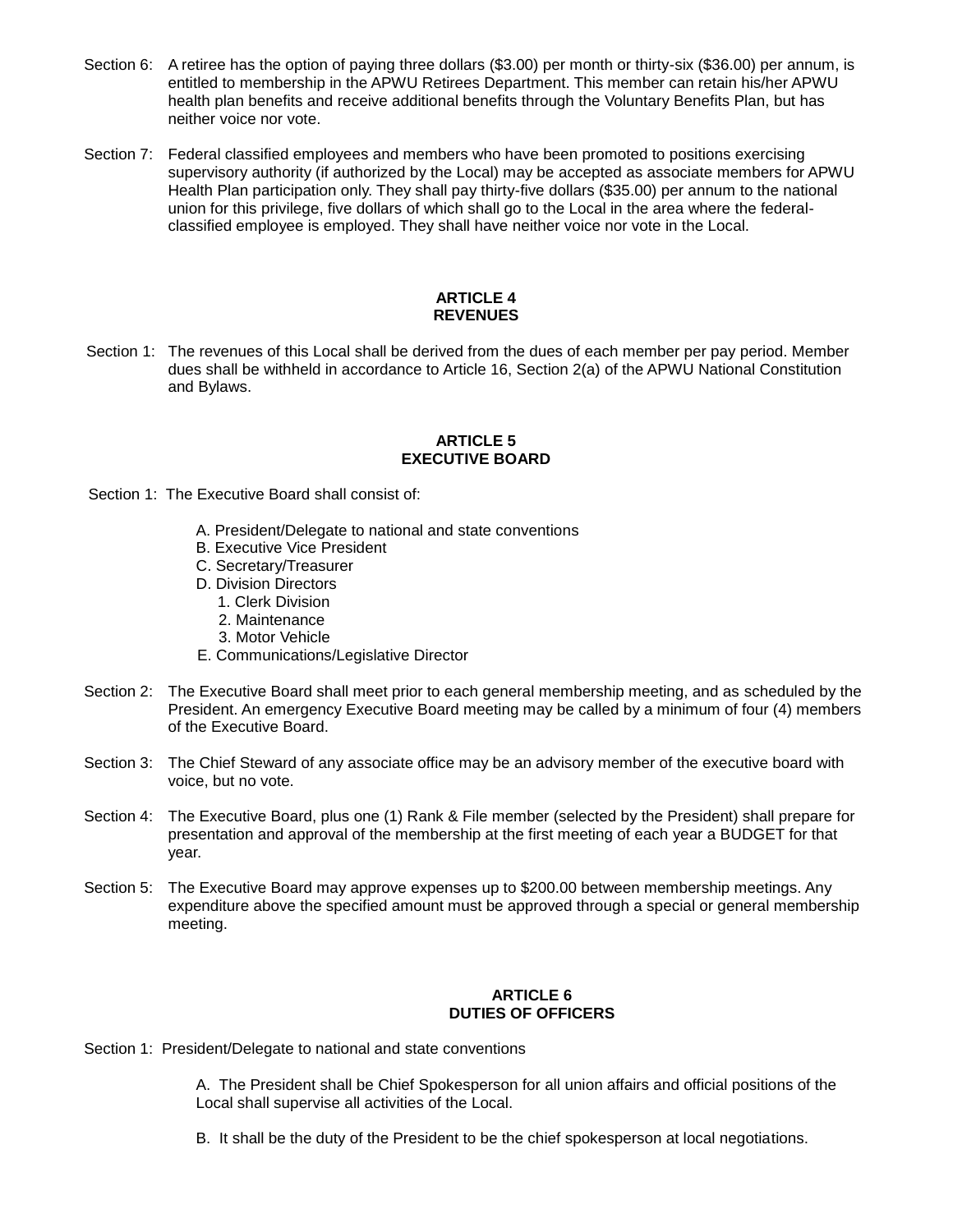C. The President shall fill all elected vacancies with the approval of the Executive Board.

D. The President shall be responsible for enforcement and interpretation of this constitution and the policies of the Local.

E. The President shall retain an outside auditor (at a reasonable cost) whenever he/she deems necessary or when requested by the Audit committee. The Executive Board must approve the expense of this audit in advance.

F. The President shall appoint all stewards. Consideration will be given from the recommendations made by the Division Director(s).

G. The President shall appoint all committee members and shall be a member of all committees. H. The President shall maintain a petty cash fund not to exceed one hundred dollars (\$100.00), to be replenished as necessary, but not more often than once every 30 days.

I. SALARY: He/She shall be paid at the level of PS-10, Step P. Whenever postal employees are granted pay increases, his/her salary shall automatically receive the same increases to match PS-10, top step of the PS pay scale.

J. FRINGE BENEFITS: He/she shall receive all fringe benefits that he/she would have if working for the Postal Service. This shall include the cost of health insurance, life insurance, and the retirement program that he/she had at the start of his/her term of office. He/she shall be allowed the actual expenses of his/her office, such expenses subject to approval of the Executive Board.

The President will be responsible for his/her share of their benefits, including health insurance, life insurance, and retirement by payroll deduction at the Local level.

Any adjustment because of a pay increase, benefit increases or any other reason(s) may be adjusted on a later check if necessary.

K. THRIFT SAVINGS PLAN (TSP): Full-time officers of the Tulsa Area Local enrolled in FERS who participate in the Thrift Savings Plan as Postal employees may continue to do so as union officers. The responsibility of the employer (USPS) is shifted to the Tulsa Area Local. When a full-time officer wishes to change the amount deducted from his or her paycheck, and have the Tulsa Area Local make the employer's corresponding matching contribution, the officer must himself or herself make these changes through the Postal Service. The Officer is responsible by pre-tax payroll deduction to pay for his or her contributions in the same manner as all other Postal Service employees. The Tulsa Area Local will pay one percent to the officers' plan automatically. The Tulsa Area Local will then match the officers' contributions dollar for dollar, one hundred percent (100%) for the next three percent (3%) contributed by the officer to the plan. The Tulsa Area Local will then match the officers' contribution at .50 cents on the dollar, fifty percent (50%) for the officers' next two percent (2%) contributed by the officer to this plan. The officer can contribute up to the amount allowed by the Postal Service as if he/she were employed by the Service. The Tulsa Area Local is only responsible to contribute up to five percent (5%) total to the officers' plan.

L. LEAVE: He/she shall be allowed annual leave and sick leave as if he were still continuously in Postal Employment. Meetings connected with official Union business attended by this office shall not be deducted from his/her annual leave balance. He/she shall be paid for all earned, unused leave at the end of each year.

M**.** He/she shall be responsible for the administration of the Local Union office to include payment of Union LWOP up to eight (8) hours per day, per individual, payment of office hours at the rate of twelve dollars and fifty cents (\$12.50) per hour, mileage at the current IRS rate, and operating expenses which are defined as existing mortgage payments, utility payments, salaries, office supplies, office equipment limited to telephones and file cabinets, postage, building maintenance limited to existing pest control, lawn care, security, repairs on doors, locks, or windows, cleaning service, existing internet service providers, and the printing of the Drum Major.

N. The President shall present the total hours of LWOP submitted for payment since the last General Membership meeting to the Executive Board.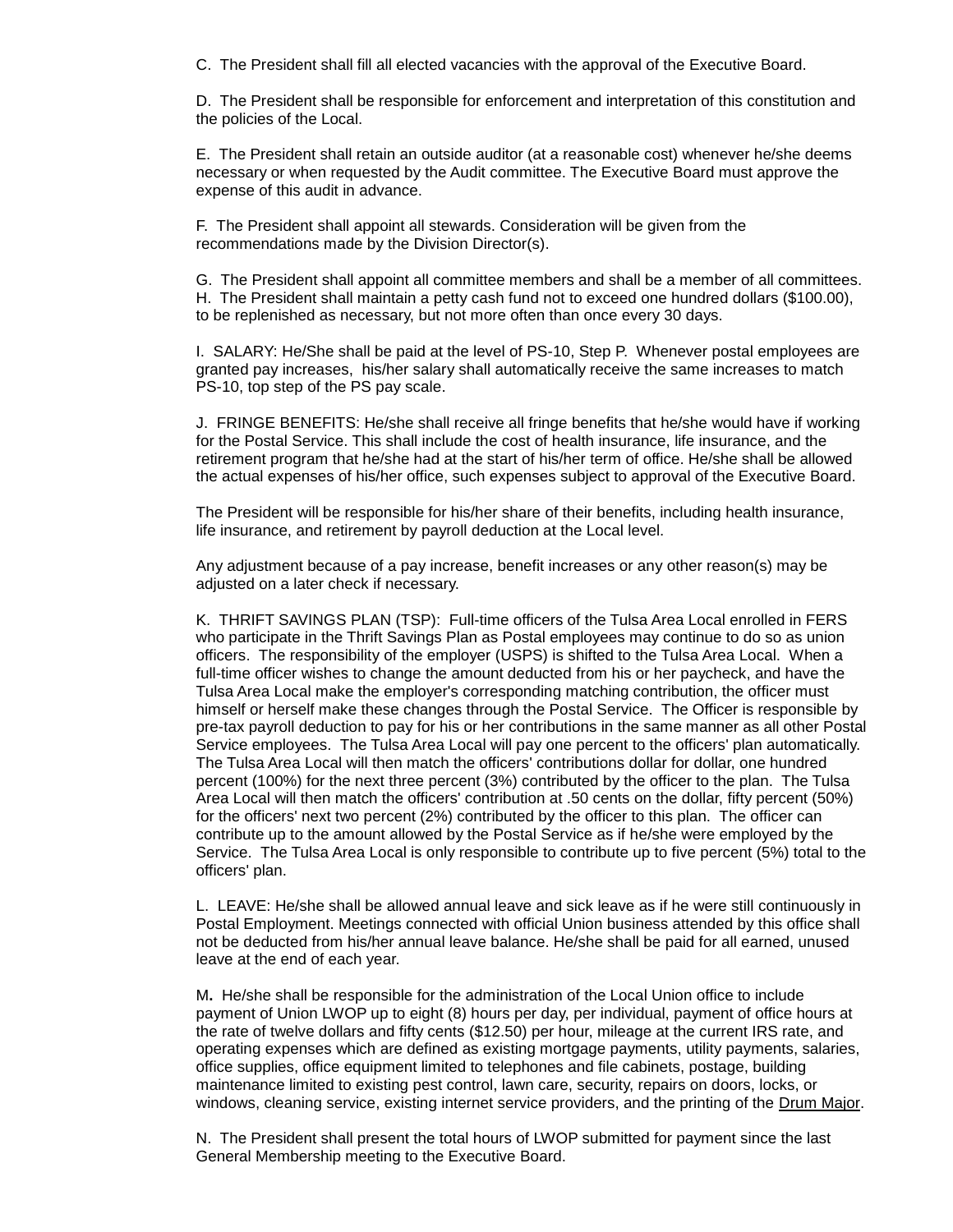O. He/she shall be authorized to pay an accountant for general accounting services.

P. He/she shall be authorized to pay a reasonable cost for flowers for members and their immediate family who are hospitalized or for their funeral. The President shall decide on a caseby-case basis if another acknowledgment (i.e. personal visit, note, phone call, etc.) would be more appropriate than sending flowers and if so, he/she shall be responsible for taking the appropriate action.

Q. He/she shall be authorized to pay the amount the National APWU pays as a new member rebate to individuals who sign up new members.

R. He/she shall be authorized to pay for refreshments at each monthly membership meeting, stewards' meeting, or stewards' training.

S. He/she shall countersign all checks on the local treasury.

T. He/she shall appoint one recording secretary, one sergeant-at-arms, and one parliamentarian.

U. He/she shall be responsible for all work of the Local and all officers of the Local shall work under his/her supervision.

V. He/she shall perform such other duties as shall devolve upon him/her by virtue of his/her office.

W. He/she shall be empowered to employ any necessary office staff, subject to the approval of a simple majority of the Executive Board.

X. He/she shall authorize payment for lost leave due to Union LWOP.

# Section 2: Executive Vice President

A. The Executive Vice President shall perform the duties of the President in the event of his/her temporary absence or inability.

B. The Executive Vice President shall move up to the position of President as a result of a permanent removal.

C. The Executive Vice President is authorized to sign checks in the absences or unavailability of the President or Treasurer.

D. It shall be the duty of the Executive Vice President to render additional assistance to the President as requested.

E. He/she shall be a member of the labor/management negotiating team.

F. He/she shall work under the supervision and direction of the President.

G. The Executive Vice President's salary shall be forty-five dollars (\$45.00) per month and also shall have his/her dues rebated and salary paid quarterly, provided the officer or steward attends at least fifty percent of the business meetings for that quarter, excluding canceled meetings.

## Section 3: Treasurer

A. It shall be the duty of the Treasurer to maintain an accurate accounting of the deposits and disbursements of the Local, and to keep an accounting of the property of the Local, under the supervision of the President.

B. Authorized signatures for banking purposes shall include the Treasurer and the President. The Executive Vice President shall serve as an alternate signature.

C. It shall be the duty of the Treasurer to maintain an accurate written record of the minutes of all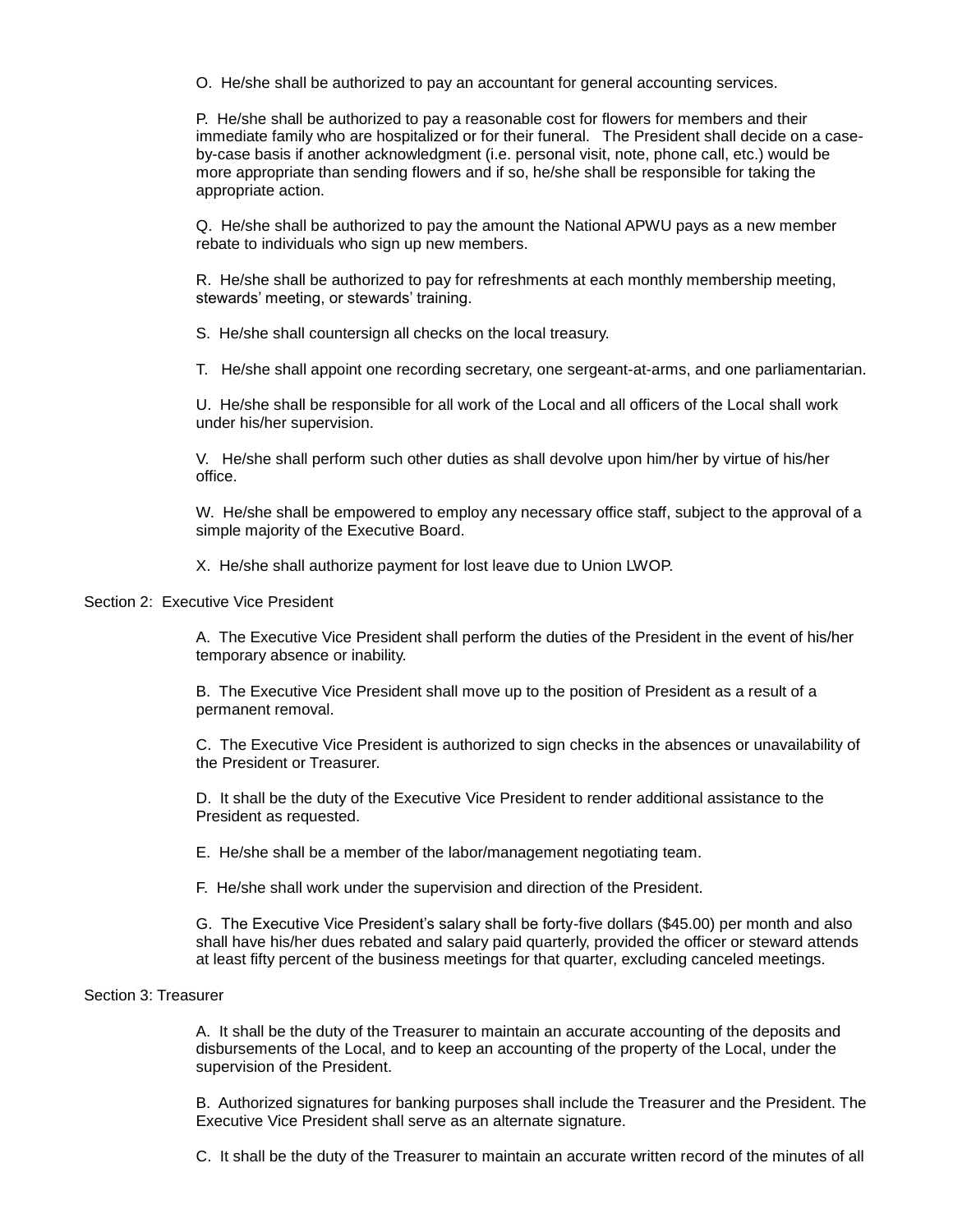regularly scheduled and special meetings and Executive Board meetings of the Local. The minutes and financial reports shall be made available to the membership at each meeting.

D. He/she shall maintain an accurate, updated membership mailing list.

E. The Treasurer shall file all required Department of Labor and Internal Revenue service forms and obtain the appropriate insurance including but not limited to Workers' Compensation and Bonding Insurance.

F. He/she shall submit the books of the Local for a complete audit at least once each quarter and at the termination of his/her term of office.

G. The Treasurer shall write checks for dues rebates and officer salaries quarterly.

H. He/she shall receive and deposit all moneys received by this Local. He/she shall disburse all moneys by check countersigned by the President, or in the absence of the President, the Executive Vice President.

I. The Treasurer's salary shall be forty-five dollars (\$45.00) per month and also shall have his/her dues rebated and salary paid quarterly, provided the officer or steward attends at least fifty percent of the business meetings for that quarter, excluding canceled meetings.

J. He/she shall be the APWU Health Benefits Chairman. All moneys received from the APWU Health Plan shall be paid to the Health Benefits Chairman as salary.

#### Section 4: Craft Directors

A. The Craft Directors shall be responsible for all matters pertaining to their particular craft, under the direction of the President. They shall channel all grievances for processing to Step 2 through the office of President. The Craft Director shall serve as the Chief Steward for their division.

B. Policy decisions affecting large numbers of craft employees must first be approved by the President.

C. Stewards will be recommended for consideration by the Craft Director(s) and appointed by the President.

D. The Craft Directors shall be members of the craft they represent and shall be elected only by members of that craft.

E. They shall be members of the labor/management negotiating team.

F. The Craft Directors' salary per month is as follows:

| 1. Clerk Craft                 | \$45.00 |
|--------------------------------|---------|
| 2. Maintenance Craft           | 30.00   |
| 3. Motor Vehicle Service Craft | 15.00   |

All craft directors shall be allowed their dues rebate and salary paid quarterly, provided the officer or steward attends at least fifty percent of the business meetings for that quarter, excluding canceled meetings.

#### Section 5: Communications/Legislative Director

A. This officer shall be responsible for all communications with the media in the absence of the President, and be responsible for keeping this Local #1348 up to date on all legislative actions affecting the Postal Service and/or the APWU and shall be under the direction of the President.

B. He/She shall remain in contact with any legislators, or their representatives who he/she deems to be appropriate to address Union and Postal issues. He/She shall report to the membership all knowledge gained from these contacts.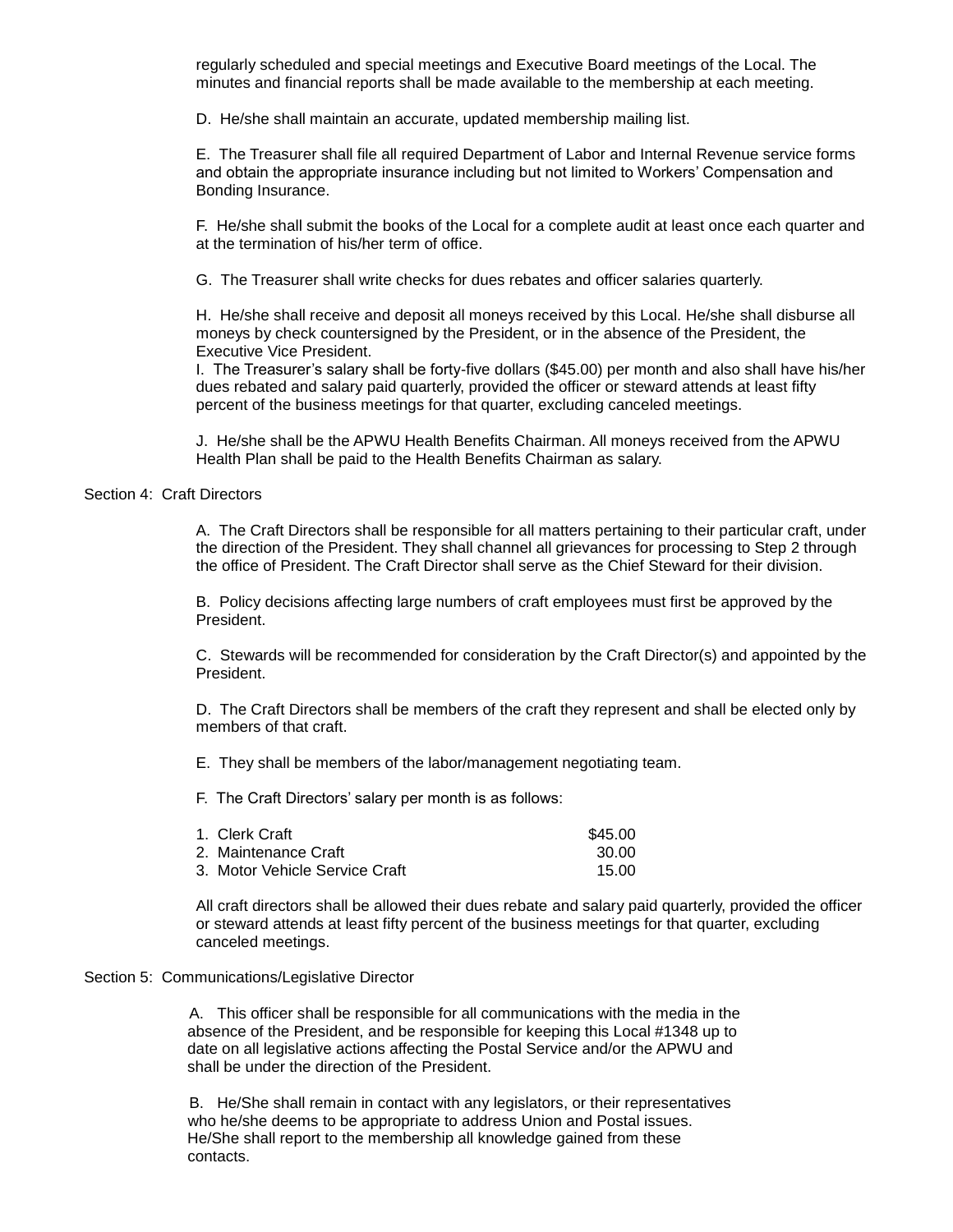C. The Communications/Legislative Director's salary shall be \$30.00 per month and will also have his/her dues rebated and salary paid quarterly, provided this officer attends at least 50% of the business meetings for that quarter excluding cancelled meetings.

D. He/She shall be the Tulsa Area Local Representative to the Oklahoma State Afl-Cio.

E. He/She shall be responsible for the Tulsa Area Local's Facebook page.

 F. He/She shall be the Tulsa Area Local Representative to the Northeast Oklahoma Central Labor Council.

Section 6:Any officer with six absences from regular business meetings within a twelve month period shall be subject to the recall provisions of Article 11 of this constitution.

## **ARTICLE 7 OTHER OFFICERS/STEWARDS**

## Section 1: Board of Trustees

A. The Board of Trustees shall consist of three (3) members elected by the membership

 B. The Board of Trustees sole responsibility is to oversee the property and finances of this local

C. The Board of Trustees shall conduct an annual inventory of the Local's property. they shall audit the books of the treasurer at least once each quarter and at the termination of office of the Treasurer.

D. The Board of Trustees shall submit a report in writing of the audit to the Executive Board.

E. The Trustees' salary shall be ten dollars (\$10.00) per month and also shall have his/her dues rebated **and salary paid quarterly, provided the officer or steward attends at least fifty percent of the business meetings for that quarter, excluding canceled meetings.**

#### Section 2: Recording Secretary

- A. The Recording Secretary shall be appointed by the President.
- B. This officer shall keep a written record of the proceedings of all meetings of this Local and of all meetings of the Executive Board. He/she shall work under the direction of the President. The Recording Secretary's salary shall be ten dollars (\$10.00) per business meeting conducted. The Recording Secretary shall have neither voice nor vote on the Executive Board.

#### Section 3: Sergeant-at-Arms

A. The Sergeant-at-Arms shall be appointed by the President.

He/she shall maintain order and decorum at all General Membership Meetings.

2. The Sergeant-at-Arms' salary shall be ten dollars (\$10.00) per business meeting conducted.

## Section 4: Parliamentarian

- A. The Parliamentarian shall be appointed by the President.
- B. He/she shall assist the President in all matters pertaining to Parliamentary Procedure.
- C. The Parliamentarian's salary shall be ten dollars (\$10.00) per business meeting conducted.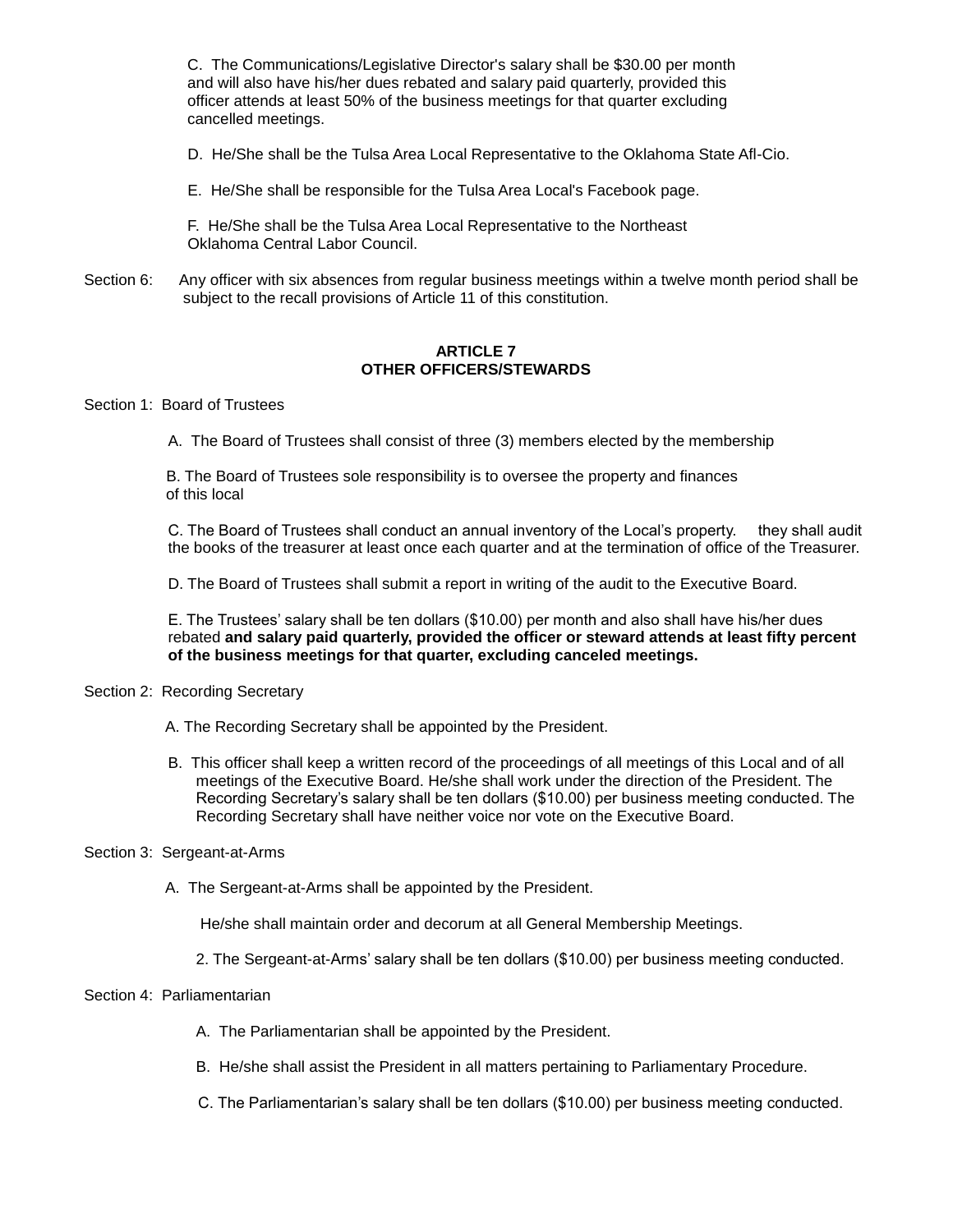A. Stewards shall be appointed by the President; the respective directors shall make recommendation for consideration.

B. Stewards shall process grievances and work under the direction of the respective director and the President.

C. Stewards should attend all steward training programs and membership meetings.

D. Stewards shall take the union's position on issues pertaining to policies, grievances, and contract interpretation on the workroom floor

E. Stewards shall have their dues rebated and salary paid quarterly, provided the officer or steward attends at least fifty percent of the business meetings for that quarter, excluding canceled meetings.

## **ARTICLE 8 ELIGIBILITY TO RUN AND HOLD OFFICE**

Section 1: Any postal employee eligible to be a member of the American Postal Workers Union who voluntarily holds a managerial, supervisory, or EAS position with responsibility for issuing or recommending discipline, or applying or interpreting the National Agreement for the equivalent of one (1) pay period in a year shall be ineligible to hold office at any level of the American Postal workers Union (APWU) or to be a delegate to any convention held by the APWU or any subordinate body of the APWU, so long as the employee continues to serve in such position and for a period of one (1) year from the time the employee vacates such position.

> Any postal employee who has submitted an application to a managerial, supervisory, or EAS position with responsibility for issuing or recommending discipline or for applying or interpreting the National Agreement shall withdraw such application prior to acceptance of nomination for any office in the APWU.

- Section 2: Any postal employee who shall voluntarily, after August 31, 1984, hold, accept, or apply for any managerial or supervisory position, EAS position, or the PASS Program, for any period of time, whether one day or a fraction thereof, either detailed, acting, probationary, or permanently, shall immediately vacate any office held by that member in the national, local, area local, district council, state, or regional organization, any department of the APWU, the Postal Press Association, or any subordinate body of the APWU which receives financial support or uses the name of the American Postal Workers Union.
- Section 3: A member may hold only one (1) elected office at a time and also hold one (1) appointed office at the same time.

## **ARTICLE 9 ELECTION OF LOCAL OFFICERS AND DELEGATES**

Section 1: Elections and Terms

A. Election and terms of office shall be every three (3) years. (Officers elected are President, Vice President, Treasurer, Editor, Craft Directors, Industrial Relations Director, and three (3) Trustees.)

B. An Election Committee shall be appointed by the President in November preceding the election year. Elections will be conducted every three years.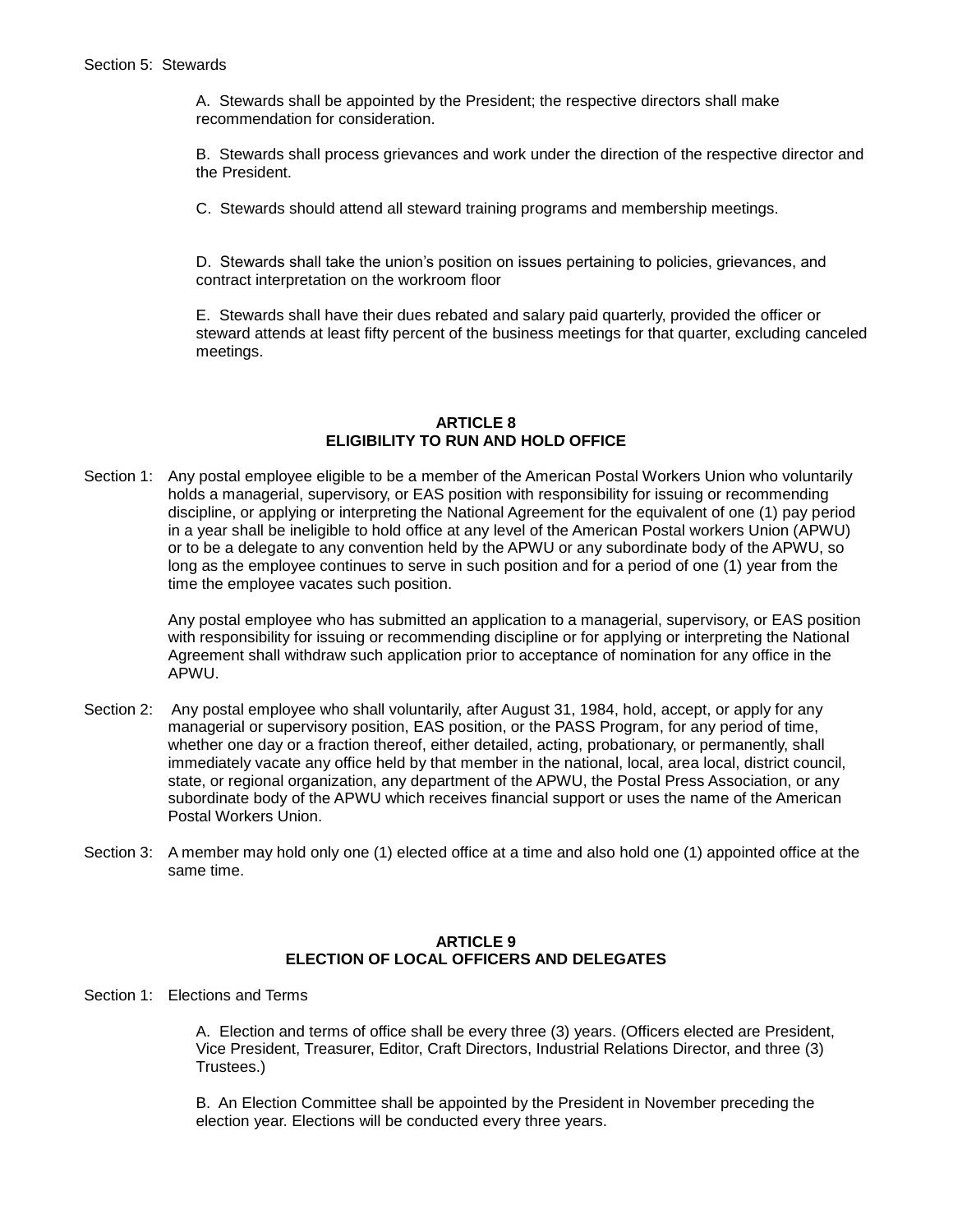C. Twenty (20) days prior to the January membership meeting, a notice of nominations will be posted at all facilities represented by the Local which states "Election and Nomination Notice," it shall include:

1. Name of positions up for reelection.

2. Eligibility requirements to run (Article 10 of the APWU National Constitution and Bylaws).

- 3. Place, time, and date of meeting.
- 4. Date(s) of election.
- 5. Date(s) and time ballots must be returned to have members' votes counted.
- D. All elected officers of this Local shall be elected by mail ballot of the members.
- E. At the January membership meeting, nominations will be open from the floor.

1. Those nominated will have within five (5) days after the meeting to accept candidacy, in writing, for the position they have chosen to run for. (They can also do this verbally at the nomination meeting.)

2. Additional names may be added to the ballot within five (5) days after said meeting if petitioned in writing by at least twenty-five members in good standing.

3. Candidates can only run for one Executive Board position.

F. Nominee names will be mailed within three (3) days to be posted on all APWU bulletin boards in the Local.

G. The order in which candidate's names shall be placed on the ballot shall be by the drawing of names from a receptacle. All names of candidates shall be written on slips of paper of uniform size, folded, and place in a receptacle, and when drawn, shall be placed on the ballot in the order in which they were drawn. Such drawing shall be held at a time and place as determined by the Election Committee at the nominations meeting. All members are allowed to be present at this meeting.

H. Candidates names will be mailed within four (4) days of the drawing meeting to be posted on all APWU bulletin boards in the Local.

## Section 2:

- A. The election shall be conducted by secret ballot.
- B. All candidates will be notified in advance where the ballots will be tallied. Candidates can be their own observers or select an APWU member to observe for them.
- C. Results will be mailed for posting following the local election committee certifying the results.
- Section 3: The Election committee shall prepare or cause to be prepared, ballots as provided in the following rules:

A. The Treasurer shall update the membership roster from the Postal Data Center printout and his official records. The updated roster shall then be turned over to the Election Committee. Upon receipt of said roster, the Election Committee shall prepare, or cause to be prepared, the official ballots and shall mail, or cause to be mailed, such ballots to all members eligible to vote.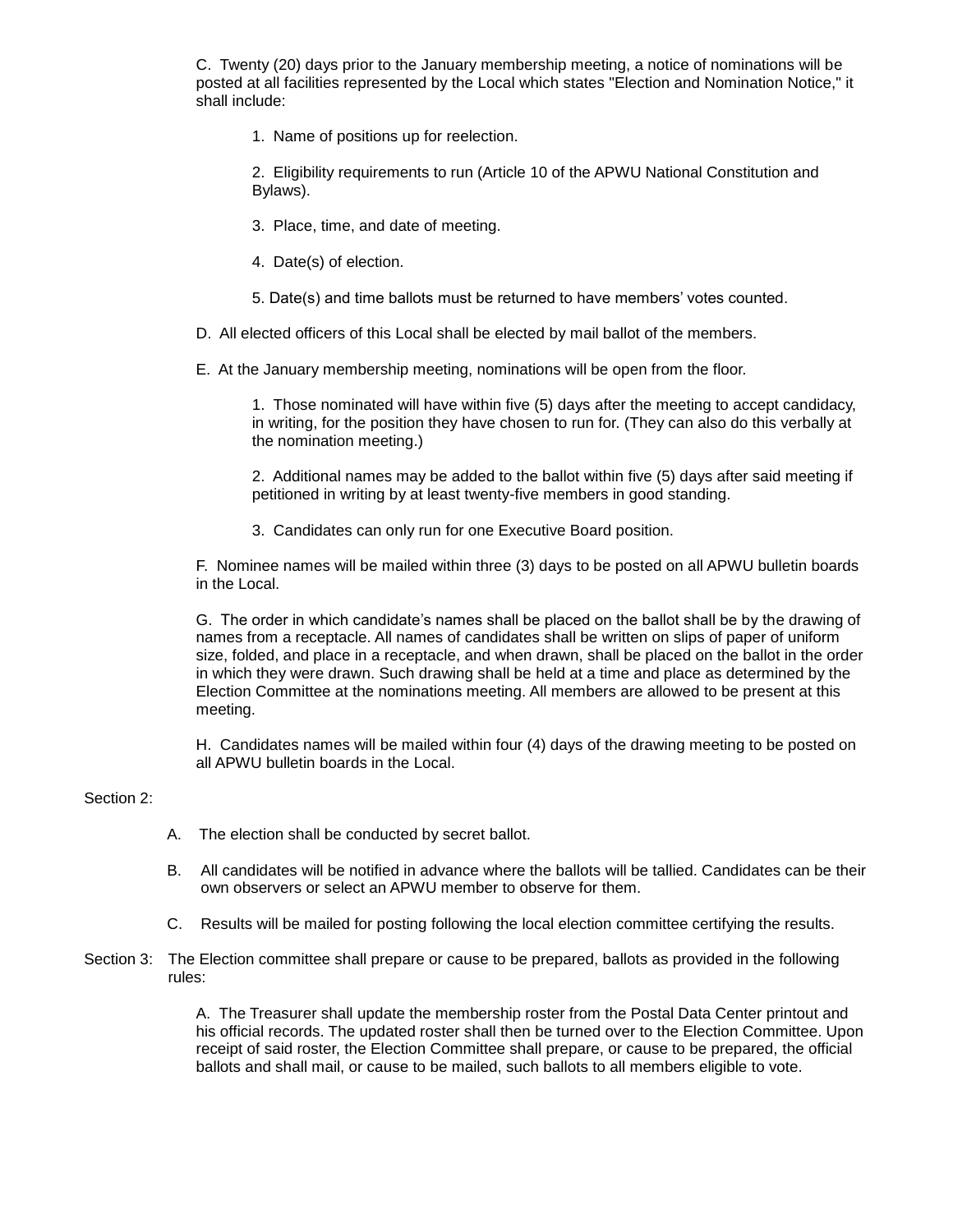B. Ballots shall be accompanied by two envelopes. The smaller envelope shall have printed upon it the words "Ballot Only." The larger envelope shall have printed on it, in the upper left-hand corner, for the purpose of identification, the words "Ballot Of" (voter's name only shall be placed here). The postage paid, self-addressed envelope for return of the ballot shall be addressed to a pre-determined Post Office Box number. Such Post Office Box shall have no keys issued.

C. The outer envelope in which ballot and return envelope are mailed shall be prepared as follows: (1) Printed in the upper left-hand corner shall be the words "After 5 days return to sender: with the Local's official Post Office Box number. (2) The word "Ballot" shall be printed in bold letters in the lower left-hand corner of the envelope.

D. The member voting shall indicate his/her choice for each of the offices by marking the ballot opposite the names of the candidate for whom he wishes to vote. The voter shall then seal his ballot in the small envelope, without writing or other identification on it, and enclose this envelope in the larger one and mail in accordance with instructions printed on the ballot.

E. No less than two members of the Election committee shall secure the ballots the first day after the election is closed, bring them to a predetermined place and publicly count the votes cast. The ballots, after being checked against the membership roster furnished by the Treasurer, will then be opened and the inner envelope marked "Ballot" will then be taken out, combined and thoroughly mixed before this ballot envelope is opened.

F. The failure on the part of a member to place his/her name on the larger envelope which contains the returned ballot or the placing of any identification marks or any other marks except for that showing his/her choice, on the ballot shall render that ballot void and it shall not be counted.

G. Any member who fails to receive a ballot shall notify the Election committee chairman in writing, upon verification of the eligibility of such member, the Chairman of the Election Committee shall take the proper steps in insure the receipt of a ballot by said member.

H. All candidates shall be allowed to observe or to have one observer at the counting of ballots. Such observers must be a member of the APWU.

I. Write-in votes shall not be valid and shall void the entire ballot.

## Section 4: **Elected officers shall take office the first day of the second full pay period in March.**

Section 5: Election of National Convention Delegates

A. The Executive Board shall recommend to the general membership meeting in January of even numbered years the number of delegates who will be sent to represent the Local.

B. Nominations and elections will occur at the January general membership meeting.

C. Notice announcing nominations and elections shall be posted on all official APWU bulletin boards at least fifteen (15) days prior to the January general membership meeting.

D. The amount of money for expenses to attend any convention or seminar must be approved in advance by the general membership. The President will attend at actual expenses.

#### Section 6: Election of State Convention Delegates

A. The Executive Board shall recommend to the general membership meeting, in February of each year, the number of delegates who will be sent to represent the Local.

B. Nominations and elections will occur at the February general membership meeting.

C. Notice announcing nominations and elections shall be posted on all official APWU bulletin boards at least fifteen (15) days prior to the February general membership meeting.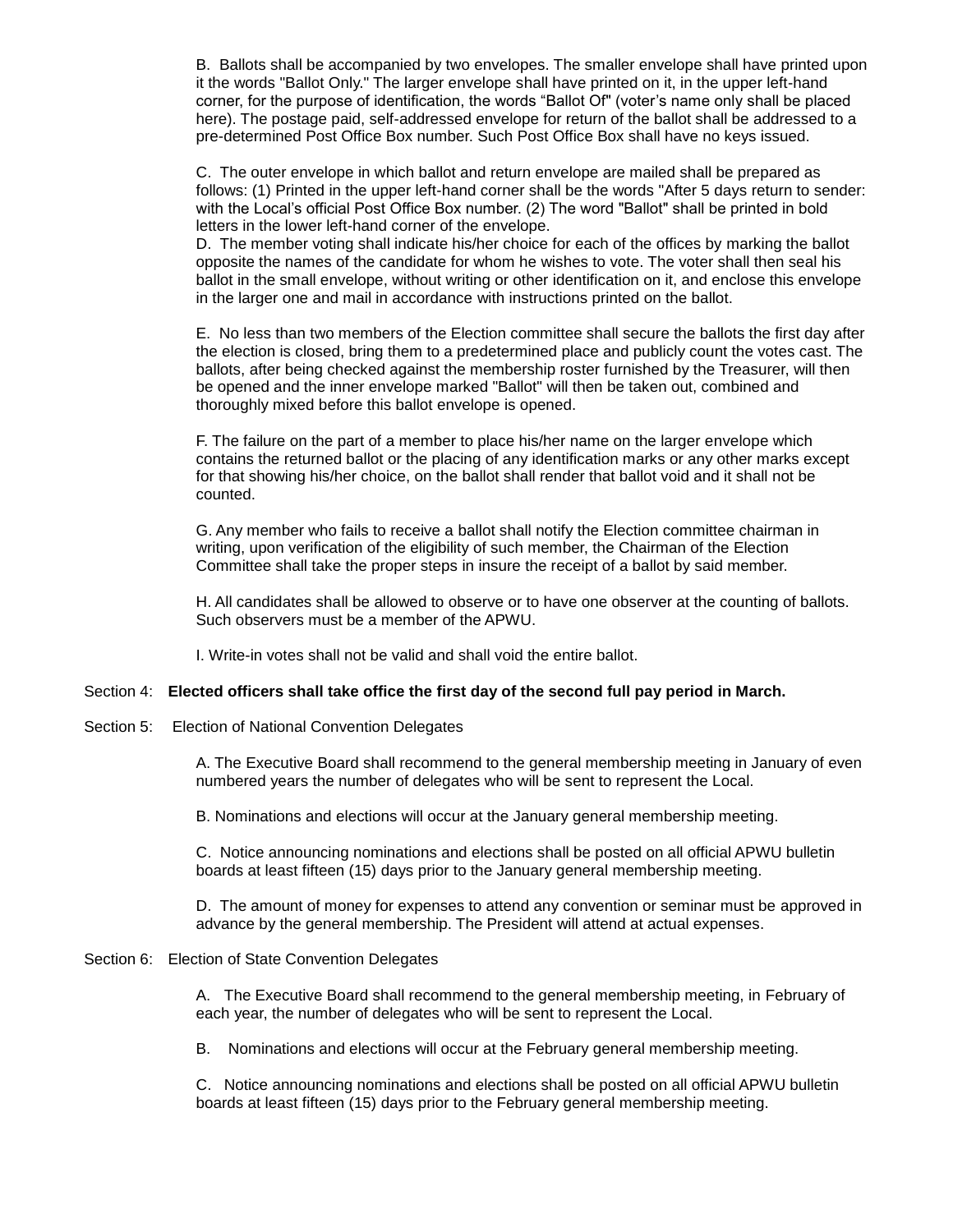- D. The amount of money for expenses to attend any convention or seminar must be approved
- in advance by the general membership. The President will attend at actual expenses.

### **ARTICLE 10 MEETINGS**

- **Section 1: This Local shall convene for the monthly membership meeting at the union hall. The time and date will be determined quarterly, by the membership, at the December, March, June and September meetings.**
- Section 2: The Executive Board may alter the date fixed for a meeting, upon two (2) days written notice posted on the Local's bulletin boards when in their estimation, such action is deemed necessary and expedient.
- Section 3: Special Membership Meetings

Special meetings for any purpose may be scheduled by a majority of members present at a regularly scheduled general membership meeting, or by a majority of the Executive Board, or by selection of twenty-five percent (25%) of the membership. The President must call the special meeting to order within five (5) days after receiving Executive Board or membership's petition, unless a general membership meeting is scheduled within ten (10) days from date petition is received, and then special meeting will be held immediately, prior to the general membership meeting. At least forty-eight (48) hours advanced written notice must be posted on all bulletin boards announcing the special meeting, with the specific issue to be acted on at the special meeting to be included on the notice. (No other issue can be discussed.)

Section 4: Quorum

A. A quorum of *four (4)* members, excluding officers, must be present to transact business at a general *membership* or special meeting. If quorum does not exist within fifteen (15) minutes of the beginning of the meeting, the meeting shall be canceled.

B. Executive board shall establish the date and time of the next general membership meeting in the event of a general membership meeting being canceled due to lack of quorum.

C. A general membership meeting is canceled due to lack of quorum; the Executive Board recommendations shall be adopted.

## **ARTICLE 11 APPEALS SYSTEM**

Section 1: The following procedures shall apply in the event that charges are levied against an officer or any member:

> A. The person preferring the charges shall do so by writing specific and detailed charges and presenting them to the President. (If the President is being charged, it should be submitted to the Vice President and Treasurer.)

B. The President shall appoint a Hearing Committee consisting of three (3) elected officers who are not involved in any way with the incident. (If the charges are against the President, the Vice President and the Treasurer shall each select one member of the Hearing Committee and shall jointly select a third.

C. After a reasonable time to prepare a defense, a full and fair hearing shall be conducted by the Hearing Committee.

D. The Hearing Committee shall report to the next general membership meeting. A guilty verdict shall then be submitted to vote for acceptance or rejection by the general membership.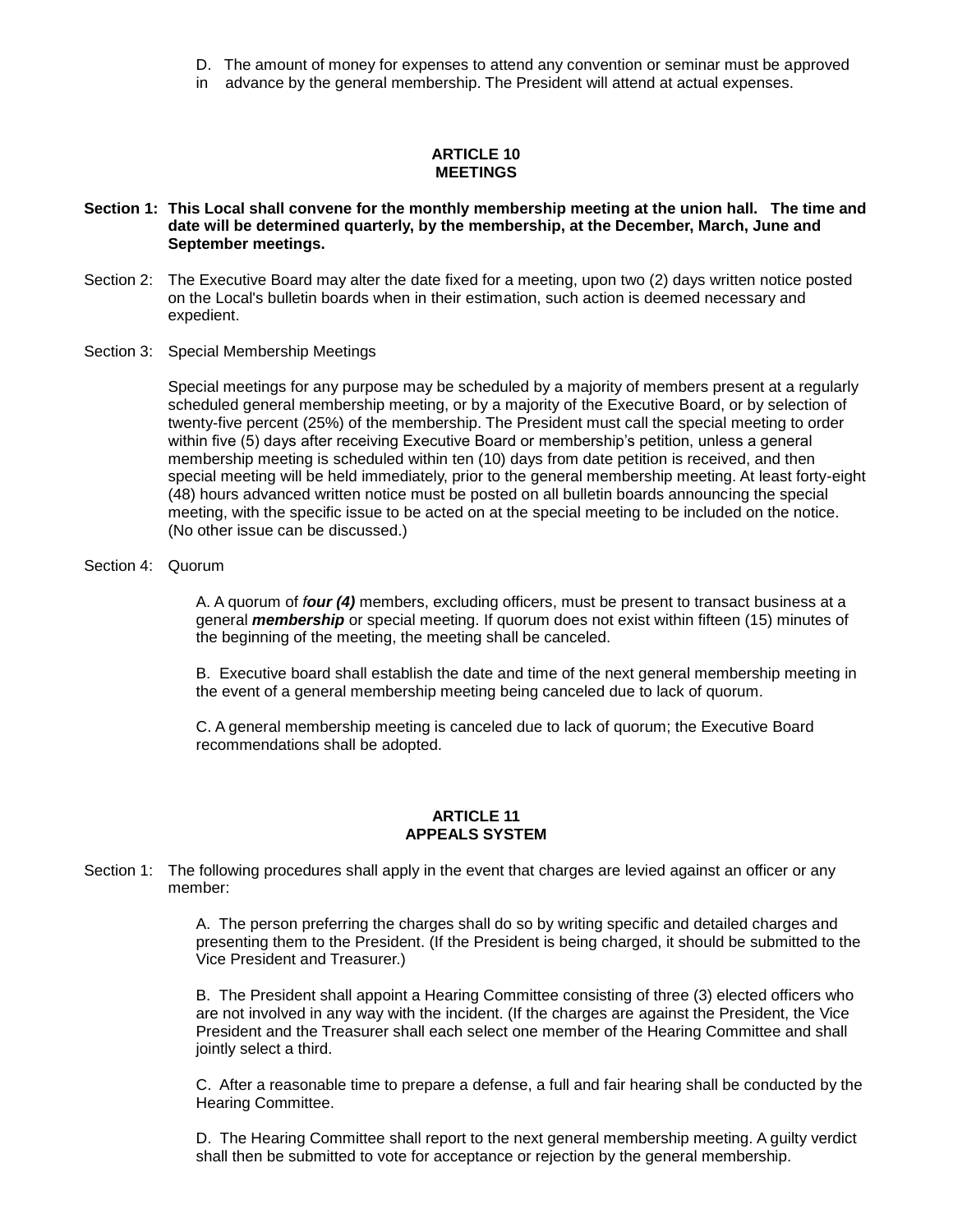Section 2: This decision may be appealed under the provisions of Article 15 of the APWU National Constitution and Bylaws.

#### **ARTICLE 12 ORDER OF SUCCESSION**

- Section 1: If by reason of death, resignation, or removal, the President is unable to perform the duties of his/her office, the Vice President shall become President. In the event of inability or absence, the Vice President shall fulfill the duties of the President.
- Section 2: If the Vice President is unavailable the Treasurer shall act in his/her place.
- Section 3: If the Treasurer is unavailable then the officer of the Local who is highest on the following list who is available shall act as the President:

Clerk Craft Director Maintenance Craft Director Motor Vehicle Craft Director Communications/Legislative Director Trustee elected with the most votes Trustee elected with the 2<sup>nd</sup> most votes Trustee elected with the 3rd most votes

#### **ARTICLE 13 AFFILIATIONS**

**Section 1:** The Local shall be an affiliate of the State of Oklahoma APWU, and pay per capita tax on *all members up to one hundred and twenty (120) members*.

**Section 2:** *The Local shall be an affiliate of the Oklahoma State AFL-CIO and pay per capita tax on full membership.*

**Section 3:** *The Local shall be an affiliate of the North Easter Oklahoma Central Labor Council (NEOCLC) and pay per capita tax on all members up to one hundred (100) members.*

## **ARTICLE 14 INTOLERANCE AND POLITICS**

No criticism, reflection, argument, or debate touching on any members creed, color, nationality, political party, race, sex, sexual orientation, handicap, religion, or age shall be allowed at any meeting of this Local.

# **ARTICLE 15 AMENDMENTS**

Section 1: All amendments to this Constitution must be presented, in writing, read at one (1) general membership meeting, and then posted for a minimum of seven (7) days following the meeting. Discussion and vote is to be taken at the next general membership meeting following the reading of the proposed change. A two-thirds (2/3) vote of the membership present and voting is required for adoption.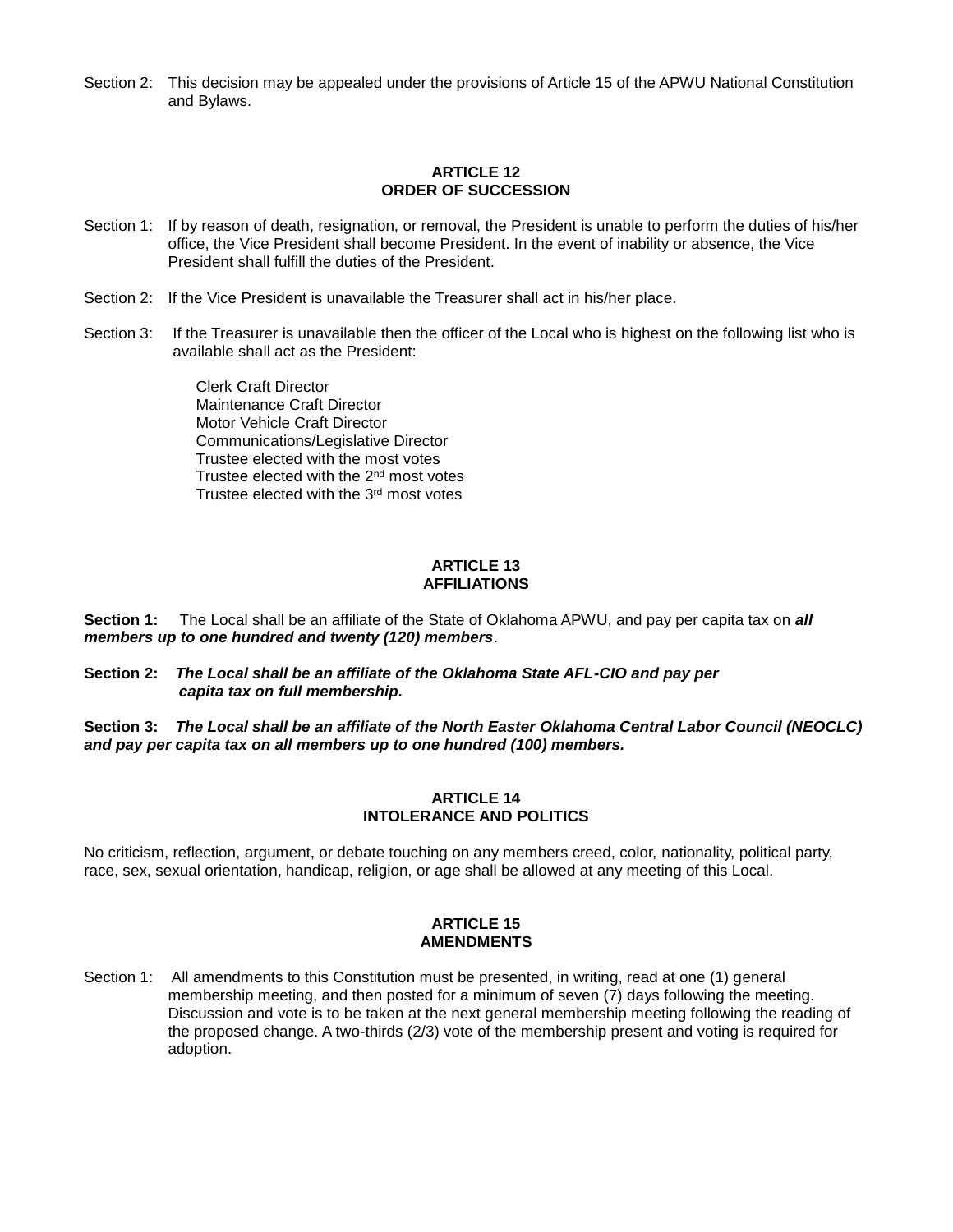Section 2: The Local's Executive Board has authority to amend this Constitution as necessary to remove any conflict between its provisions and those of any applicable federal or state laws, or the APWU National Constitution and Bylaws.

> ADOPTED DATE: AMENDMENT DATES: ARTICLE & SECTION: AMENDMENT DATES: ARTICLE & SECTION:

# **BYLAWS**

# **ARTICLE 1 ORDER OF BUSINESS**

Section 1: The Order of Business shall be as follows:

- A. Call To Order
- B. Prayer
- C. Pledge of Allegiance
- D. Roll Call of Officers
- E. Officers' Reports
- F. Read Previous Business Meeting Minutes
- G. Read Executive Board Recommendations
- H. Committee Reports
- I. Unfinished Business
- J. New Business
- K. Open Floor
- L. Vote on Next Meeting Time and Place
- M. Adjournment
- Section 2: The Order of Business may be transposed at any times by two-thirds (2/3) vote of members present and voting.

## **ARTICLE 2 REPORTING PERIOD**

This Local will be one calendar year reporting period from January 1 through December 31 for all records and reporting to the Internal Revenue Service or the Department of Labor.

#### **ARTICLE 3 GOVERNING RULES**

- Section 1: The Local shall abide by all rulings of the APWU National Executive Board. All rules shall be consistent with the APWU National Constitution and Bylaws, the Landrum-Griffin, and all applicable federal and/or State laws.
- Section 2: The rules contained in the current edition of the "Robert's Rules of Order, Newly Revised," shall govern the Local in all cases to which they are applicable and which they are not inconsistent with this Constitution and Bylaws.